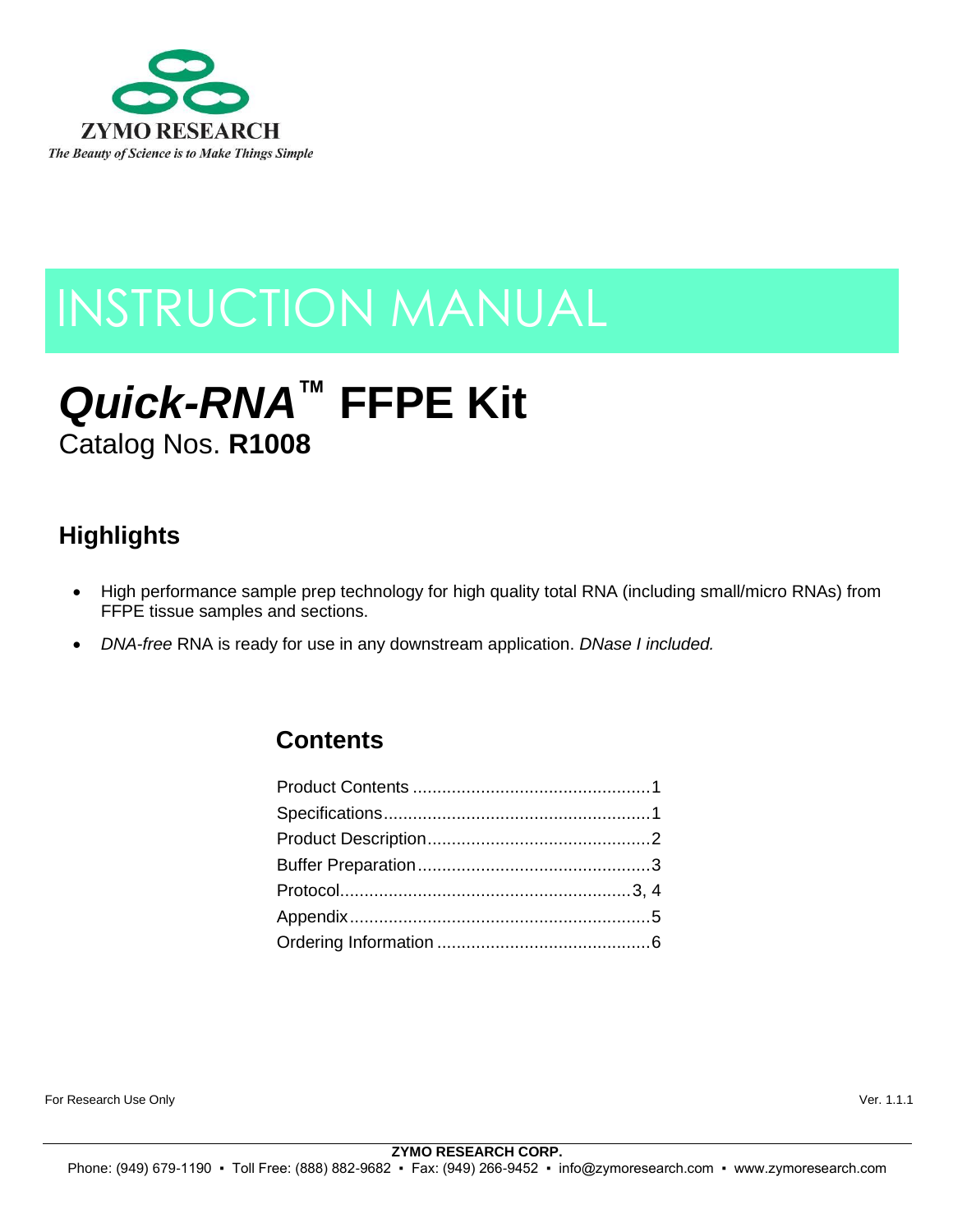Satisfaction of all Zymo Research products is guaranteed. If you are dissatisfied with this product please contact us.

Integrity of kit components is guaranteed for up to one year from date of purchase. Reagents are routinely tested on a lot-to-lot basis to ensure they provide the highest performance and reliability.

For assistance, contact us at [tech@zymoresearch.com.](mailto:tech@zymoresearch.com)

#### **Product Contents**

| Quick-RNA™ FFPE Kit<br>(Kit Size)                    | R1008<br>$(50$ Preps.) |
|------------------------------------------------------|------------------------|
| <b>Deparaffinization Solution</b>                    | 20 ml                  |
| <b>Proteinase K<sup>1</sup> &amp; Storage Buffer</b> | $2 \times 5$ mg        |
| 2X Digestion Buffer <sup>2</sup>                     | 5 <sub>ml</sub>        |
| <b>RNA Lysis Buffer</b>                              | 50 ml                  |
| <b>RNA Prep Buffer</b>                               | $25$ ml                |
| <b>RNA Wash Buffer<sup>3</sup></b> (concentrate)     | 24 ml                  |
| <b>DNase/RNase-Free Water</b>                        | $10 \mathrm{m}$        |
| <b>DNase <math>I^4</math></b> (lyophilized)          | 1                      |
| <b>DNA Digestion Buffer</b>                          | 4 ml                   |
| Zymo-Spin <sup>™</sup> IICR Columns                  | 50                     |
| <b>Collection Tubes</b>                              | 50                     |
| <b>Instruction Manual</b>                            |                        |

**Storage Temperature** - Store all kit components (*i.e.,* buffers, columns) at room temperature.

<sup>1</sup> Prior to use, reconstitute each lyophilized **Proteinase K** with 260 µl **Proteinase K Storage Buffer**. Vortex to dissolve. Store at -20°C.

<sup>2</sup> The **2X Digestion Buffer** may have formed a precipitate. If this is the case, incubate at 37°C to solubilize.

<sup>3</sup> Before starting, add 96 ml 100% ethanol (104 ml 95% ethanol) to the 24 ml **RNA Wash Buffer** concentrate.

<sup>4</sup> Prior to use, reconstitute the lyophilized **DNase I** with 275 µl **DNase/RNase-Free Water**. Mix by gentle inversion. Store aliquots at -20°C.

#### **Specifications**

- **Sample Sources** Up to 25 mg tissue from paraffin block or up to four (4) tissue sections (≤20 μm thick) with a total surface area  $\sim$  20 mm<sup>2</sup>. It is recommended to use 1-2 sections if performing the protocol for the first time. Compatible with fresh/frozen tissue specimens.
- **RNA Size**  RNAs ≥17 nucleotides.
- **RNA Purity** A<sub>260</sub>/A<sub>280</sub> > 1.8, A<sub>260</sub>/A<sub>230</sub> > 1.8. DNase I provided for complete removal of DNA.
- **RNA Recovery**  The RNA binding capacity of the **Zymo-Spin™ IICR Column** is ~50 µg.
- **RNA Storage**  RNA eluted with **DNase/RNase-Free Water** can be stored at ≤-70ºC. The addition of RNase inhibitors in highly recommended for prolonged storage.
- **Equipment Needed** Microcentrifuge, vortex, and heat block.

™ Trademarks of Zymo Research Corporation. This product is for research use only and should only be used by trained professionals. It is not intended for use in diagnostic procedures. Some reagents included with this kit are irritants. Wear protective gloves and eye protection. Follow the safety guidelines and rules enacted by your research institution or facility.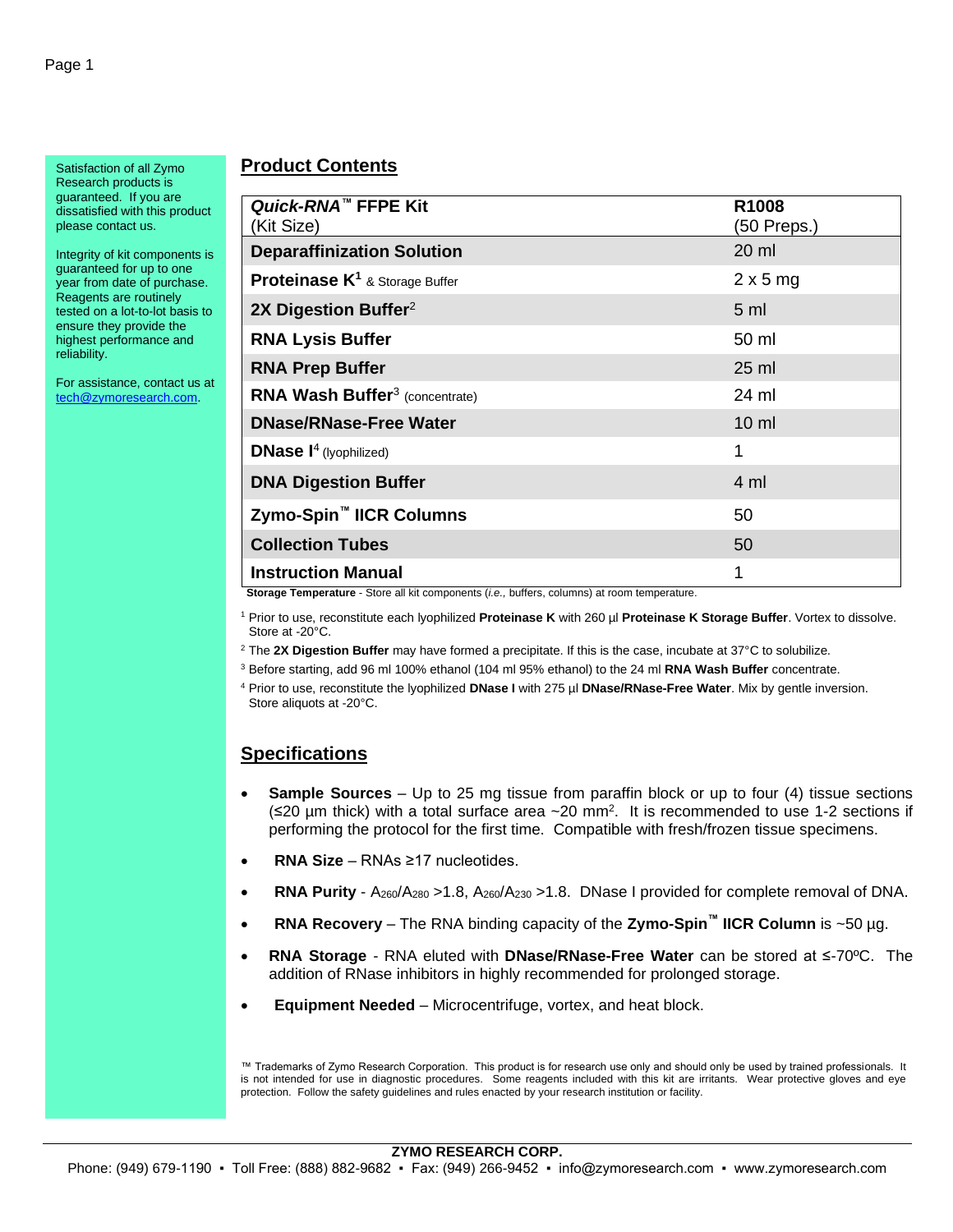#### **Product Description**

The *Quick***-RNA**™ **FFPE Kit** provides a simple and reliable method for RNA isolation from formalin-fixed, paraffin embedded (FFPE) tissue samples. The unique chemistries of the product have been optimized for maximum recovery of both large and small RNA species. Simply deparaffinize tissues using **Deparaffinization Solution**, digest using **Proteinase K**, heat to reverse chemical crosslinks, and then purify using *Zymo-Spin* ® column technology. The result is high-quality total RNA (*including small RNAs 17-200 nt*) that is *DNA-free* and is ready for RT-PCR, hybridization, sequencing, *etc*.



For **Assistance**, please contact Zymo Research Technical Support at 1-888-882-9682 or e-mail tech@zymoresearch.com.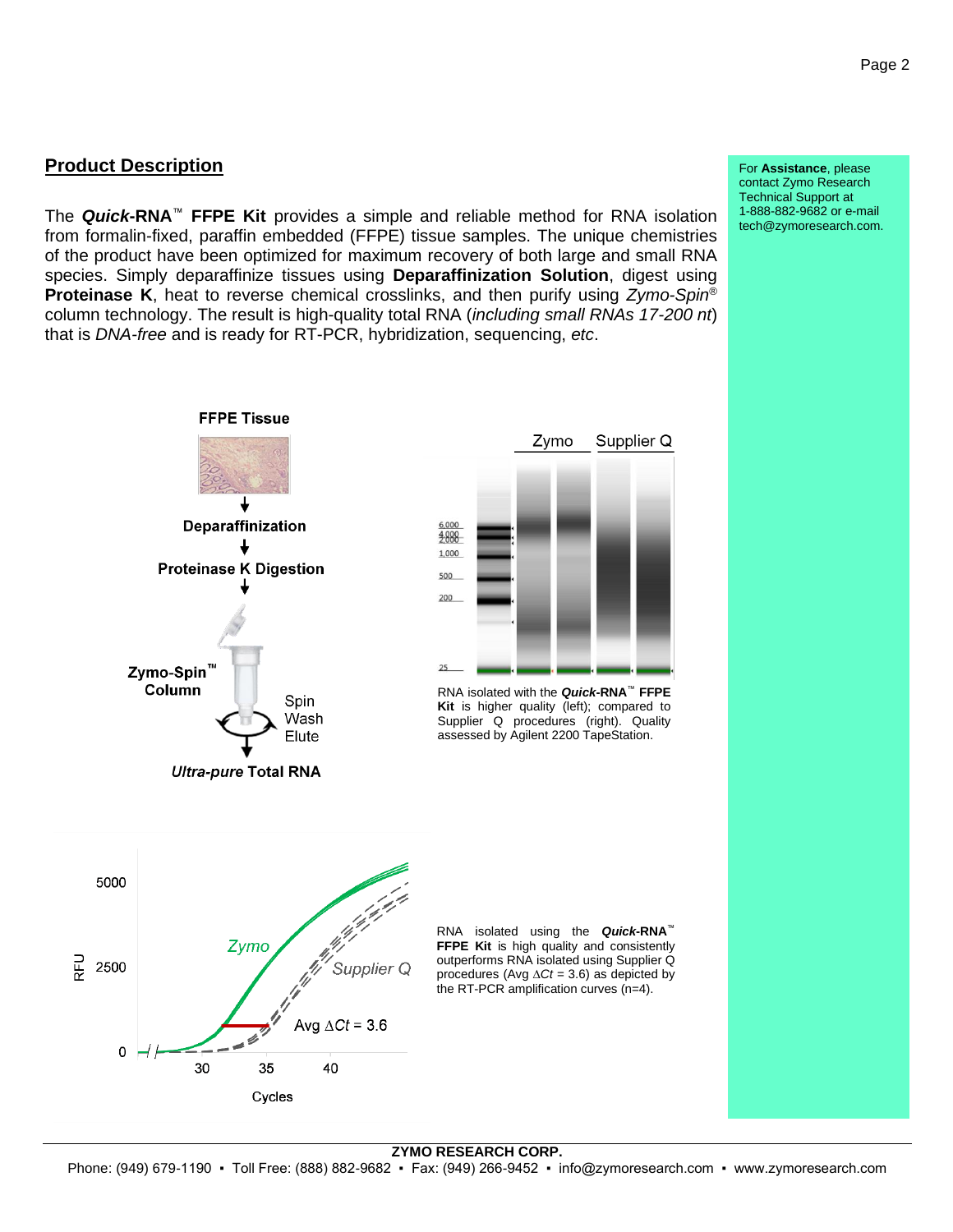#### **Notes:**

Ensure the RNA isolation procedure is performed in an RNase-free environment.

The lyophilized **Proteinase K** and **DNase I** are stable as shipped.

**Note:** If using fresh/frozen tissue specimens proceed directly with **Tissue Digestion** below.

**Note:** Xylene may also be used for deparaffinization. See the Appendix on page 5 for instructions.

#### **Buffer Preparation**

- ✓ Before starting, add 96 ml 100% ethanol (104 ml 95% ethanol) to the 24 ml **RNA Wash Buffer** concentrate.
- ✓ Add 275 µl **DNase/RNase-Free Water** per vial to reconstitute the lyophilized **DNase I** at 1 U/ µl. Mix by gentle inversion. Store frozen aliquots at -20°C.
- ✓ Prior to use, reconstitute each lyophilized **Proteinase K** with 260 µl **Proteinase K Storage Buffer**. Vortex to dissolve. Store at -20°C.

#### **Protocol**

#### *Deparaffinization*

1. Remove (trim) excess paraffin wax from sample and transfer the sample to an RNase-free tube (not provided).

*Note: Up to 25 mg tissue from paraffin block or up to four (4) tissue section (≤20 µm thick) with a total surface area ~20 cm<sup>2</sup> . It is recommend to use 1-2 sections if performing the protocol for the first time.*

- 2. Add 400 µl of **Deparaffinization Solution** to the sample. Incubate at 55°C for 1 minute. Vortex briefly.
- 3. Remove **Deparaffinization Solution** from the sample and proceed to next section.

#### *Tissue Digestion*

1. To the deparaffinized tissue sample  $(≤ 25 mg)$ , add the following mixture:

| DNase/RNase-Free Water | $95$ µ |
|------------------------|--------|
| 2X Digestion Buffer    | 95 µl  |
| Proteinase K           | 10 µl  |

- 2. Incubate at 55°C for 1 hour (microdissection) or up to 4 hours (tissue block).
- 3. After digestion, transfer the tube (*e.g.,* heat-block) and incubate at 65°C for 15 minutes to de-crosslink the sample.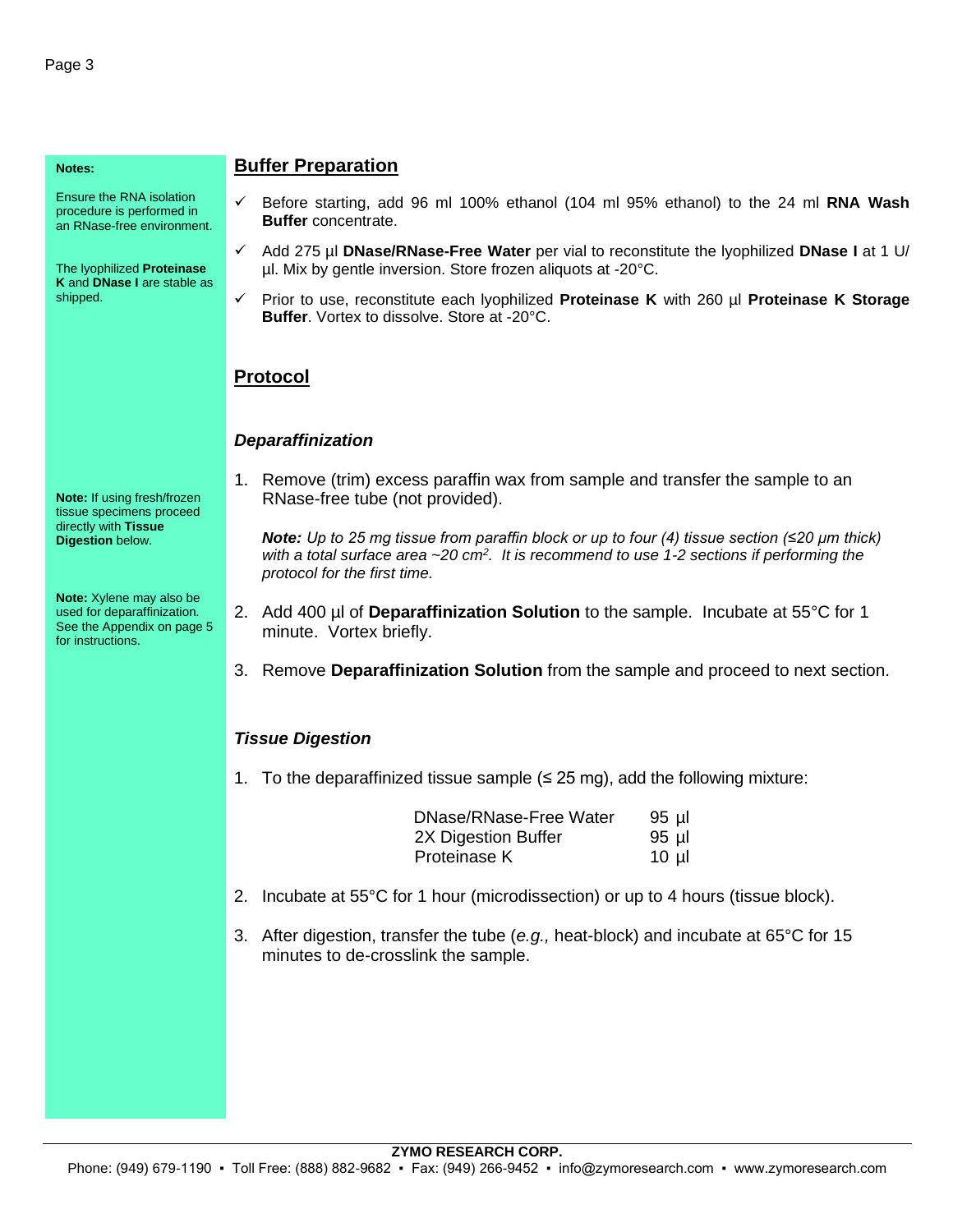#### *RNA Isolation*

All centrifugation steps should be performed at 10,000 – 16,000 *x g* for 30 seconds unless specified. All steps should be performed at room temperature (20-30ºC) unless specified.

- 1. Add 600 µl of **RNA Lysis Buffer** to the tube and mix thoroughly. Centrifuge at max speed for 1 minute to remove insoluble debris and then transfer the supernatant an RNase-free tube (not provided).
- 2. Add 1 volume ethanol (95-100%) to the sample and mix well.
- 3. Transfer the mixture into a **Zymo-Spin™ IICR Column**<sup>1</sup> in a **Collection Tube** and centrifuge. Discard the flow-through.

Recommended: **DNase I** treatment (in-column)<sup>2</sup>:

- (D1) Wash the column with 400 µl **RNA Wash Buffer** and centrifuge. Discard the flow-through.
- (D2) In an RNase-free tube, add 5 µl **DNase I** (1 U/µl)\*, 75 µl **DNA Digestion Buffer** and mix by inversion. Add the mix directly to the column matrix.
	- (D3) Incubate the column at room temperature (20-30ºC) for 15 minutes. Proceed to step 4.
- 4. Add 400 µl **RNA Prep Buffer** to the column and centrifuge. Discard the flowthrough.
- 5. Add 700 µl **RNA Wash Buffer** to the column and centrifuge. Discard the flowthrough.
- 6. Add 400 µl **RNA Wash Buffer** and centrifuge the column for 2 minutes to ensure complete removal of the wash buffer. Transfer the column carefully into an RNasefree tube (not provided).
- 7. Add 50 µl **DNase/RNase-Free Water** directly to the column matrix and centrifuge to elute RNA.

Alternatively, for high concentrated RNA use ≥25 elution.

The eluted RNA can be used immediately or stored at ≤-70ºC.

|          | Notes:                                                                                                                                                                         |
|----------|--------------------------------------------------------------------------------------------------------------------------------------------------------------------------------|
|          |                                                                                                                                                                                |
| ax<br>to |                                                                                                                                                                                |
|          |                                                                                                                                                                                |
| nd       | <sup>1</sup> To process samples $>$ 700<br>µl, Zymo-Spin <sup>™</sup> columns<br>may be reloaded.                                                                              |
| versio   | <sup>2</sup> Prior to use, reconstitute<br>the lyophilized DNase I as<br>indicated on the vial. Store<br>frozen aliquots.                                                      |
|          | * Unit definition - one unit<br>increases the absorbance of<br>a high molecular weight<br>DNA solution at a rate of<br>0.001 A260 units/min/ml of<br>reaction mixture at 25°C. |
|          |                                                                                                                                                                                |
| ıre      |                                                                                                                                                                                |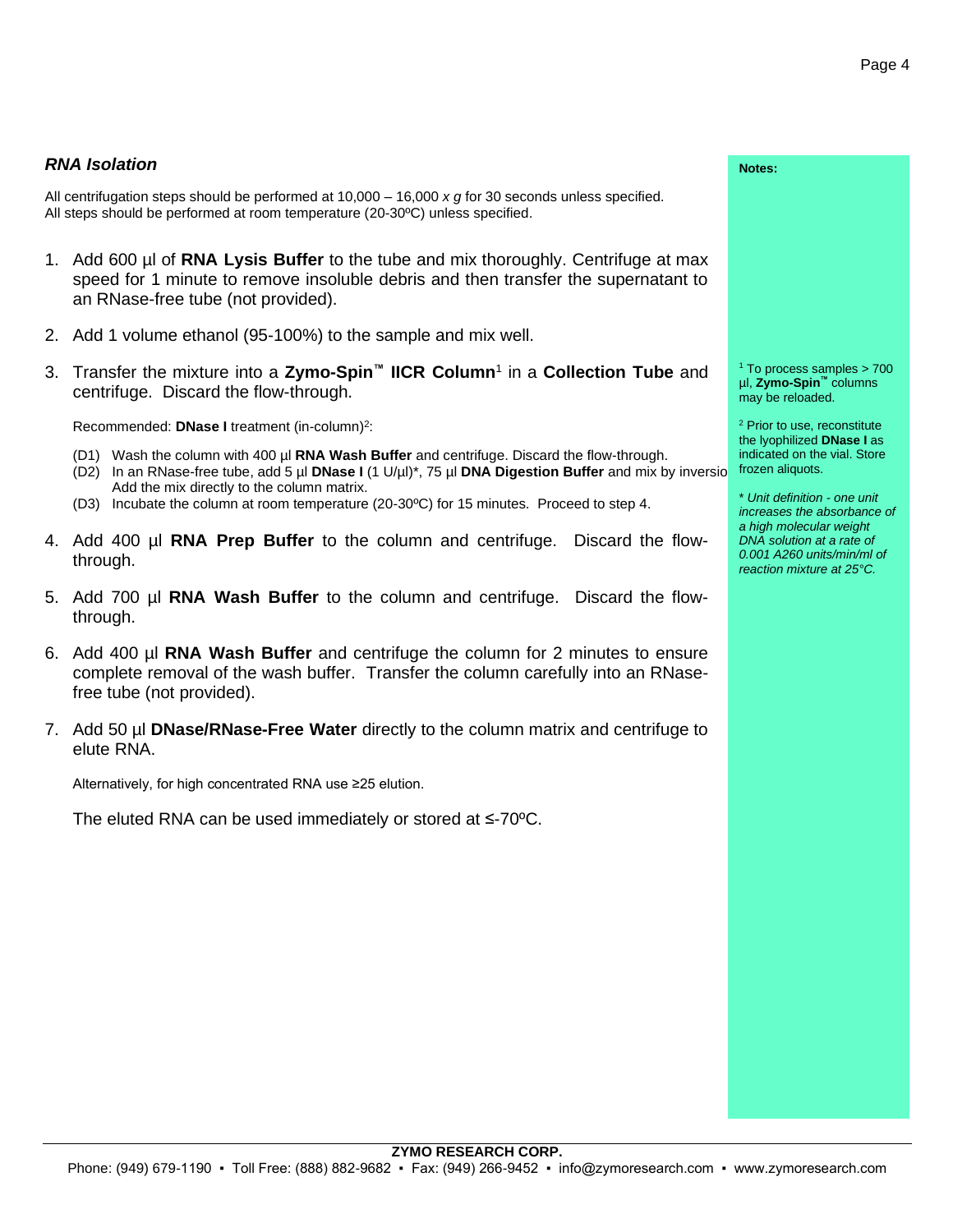#### **Appendix: Xylene Deparaffinization**

#### *Rapid Deparaffinization (Slide Tissue Sections Only)*

- 1. Remove (trim) excess paraffin wax from sample and transfer the sample to a 1.5 ml microcentrifuge tube.
- 2. Add 1 ml xylene (*not provided*) to the sample. Vortex vigorously for 30 seconds and then centrifuge sample at 10,000 x  $g$  ( $\sim$ 10,000 rpm) for 1 minute. Remove and discard the xylene.
- 3. Wash sample with 1 ml ethanol (95-100%). Vortex vigorously for 30 seconds then centrifuge samples at 10,000 x *g* for 1 minute. Remove and discard ethanol. Repeat this step.
- 4. Dry the sample using vacuum centrifugation (e.g., SpeedVac or similar) or by heating uncapped tubes at ~37° C for up to 40 minutes.
- 5. The sample is now ready for **Tissue Digestion** (see page 3).

#### *Standard Deparaffinization (Tissue Samples and Slide Tissue Sections)*

- 1. Remove (trim) excess paraffin wax from sample and transfer the sample to a 1.5 ml microcentrifuge tube.
- 2. Add 1 ml xylene (*not provided*) to the sample. Vortex and incubate at room temperature for 1 hour with gentle rocking. Centrifuge, discard supernatant, and repeat this step.

*Note: Centrifuge at 10,000 x g for 1 minute and remove/discard supernatant after washing for the following steps.*

- 3. Wash twice with 1 ml ethanol (100%) for 5 minutes with gentle rocking.
- 4. Wash twice with 1 ml ethanol (95%) for 5 minutes with gentle rocking.
- 5. Wash twice with 1 ml ethanol (75%) for 5 minutes with gentle rocking.
- 6. Wash once with 1 ml ddIH2O for 5 minutes with gentle rocking. Remove as much water from the sample as possible.
- 7. The sample is now ready for **Tissue Digestion** (see page 3).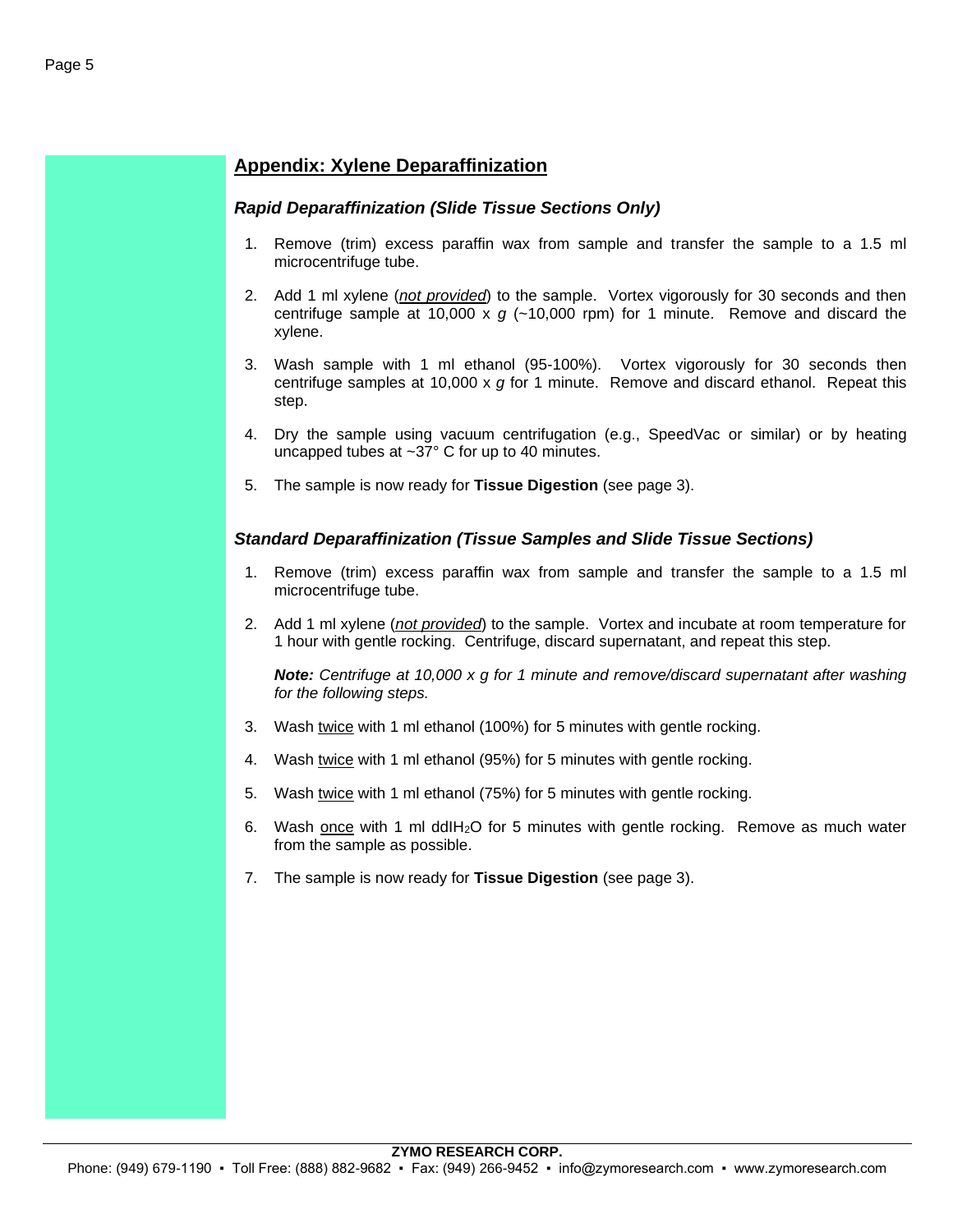#### **Ordering Information**

| <b>Product Description</b>                                                        | <b>Catalog No.</b>                                    | <b>Kit Size</b>                                                      |
|-----------------------------------------------------------------------------------|-------------------------------------------------------|----------------------------------------------------------------------|
| Quick-RNA <sup>™</sup> FFPE Kit                                                   | R1008                                                 | 50 Preps.                                                            |
|                                                                                   |                                                       |                                                                      |
| <b>For Individual Sale</b>                                                        | <b>Catalog No.</b>                                    | <b>Amount</b>                                                        |
| <b>Deparaffinization Solution</b>                                                 | D3067-1-20                                            | $20 \mathrm{m}$                                                      |
| Proteinase K (lyophilized)<br>(supplied with Proteinase K Storage Buffer)         | D3001-2-5<br>D3001-2-20                               | 5 mg set<br>20 mg set                                                |
| <b>2X Digestion Buffer</b>                                                        | D3050-1-5<br>D3050-1-20                               | 5 <sub>m</sub><br>20 ml                                              |
| <b>RNA Lysis Buffer</b>                                                           | R1060-1-50<br>R1060-1-100                             | 50 ml<br>100 ml                                                      |
| <b>RNA Prep Buffer</b>                                                            | R1060-2-10<br>R1060-2-25<br>R1060-2-100               | $10 \mathrm{m}$<br>25 ml<br>100 ml                                   |
| <b>RNA Wash Buffer (concentrate)</b>                                              | R1003-3-6<br>R1003-3-12<br>R1003-3-24<br>R1003-3-48   | 6 ml<br>$12 \text{ ml}$<br>24 ml<br>48 ml                            |
| <b>DNase/RNase-Free Water</b>                                                     | W1001-1<br>W1001-4<br>W1001-6<br>W1001-10<br>W1001-30 | $1 \text{ ml}$<br>$4 \text{ ml}$<br>6 ml<br>$10 \mathrm{m}$<br>30 ml |
| <b>DNase I Set (Iyophilized)</b><br>DNase I (250 U) & DNA Digestion Buffer (4 ml) | E1010                                                 | 1 set                                                                |
| Zymo-Spin <sup>™</sup> IICR Columns                                               | C1078-50<br>C1078-250                                 | 50<br>250                                                            |
| <b>Collection Tubes</b>                                                           | C1001-50<br>C1001-500<br>C1001-1000                   | 50<br>500<br>1,000                                                   |